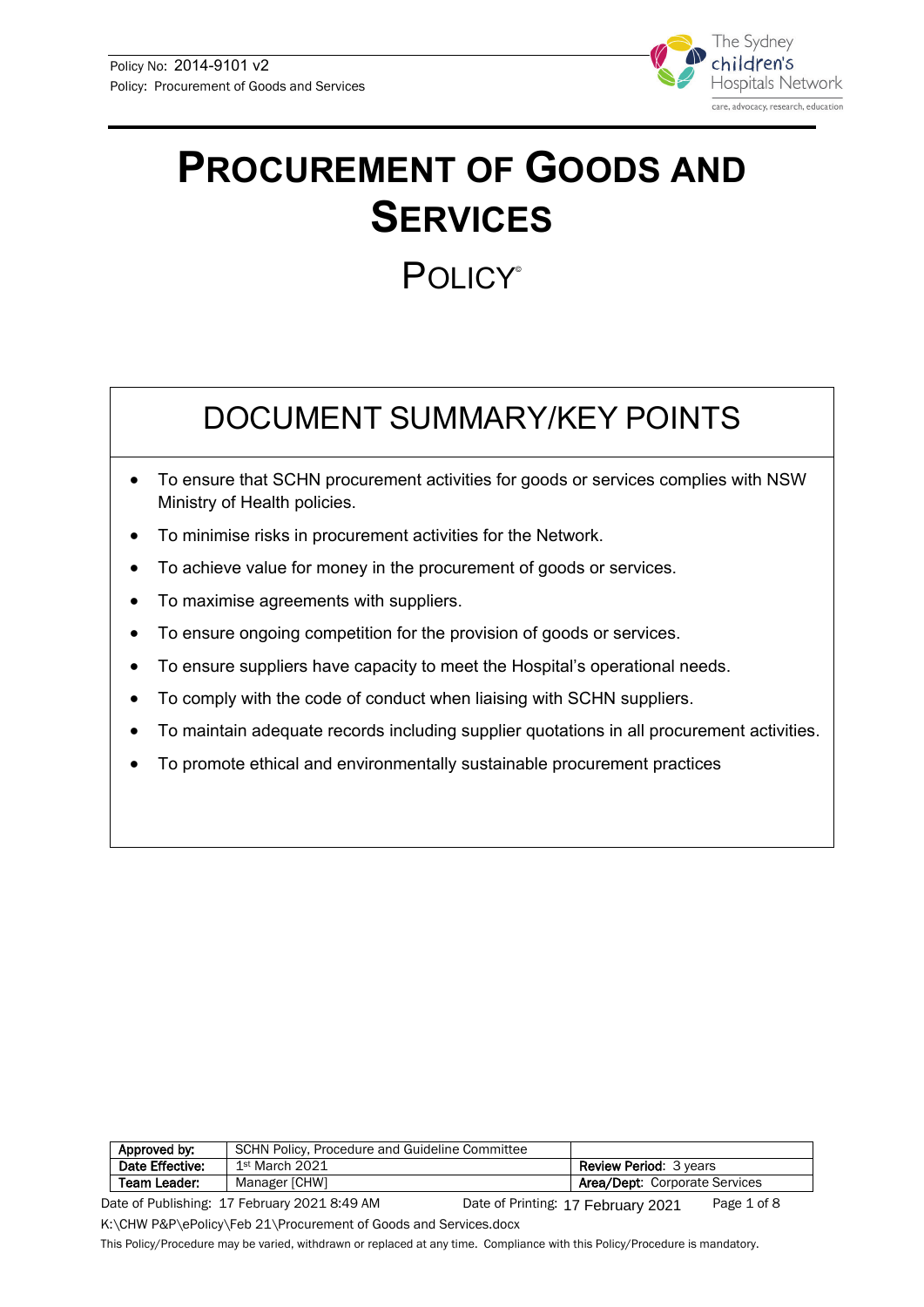

## CHANGE SUMMARY

• Due for mandatory review. Minor changes only; links updated.

## READ ACKNOWLEDGEMENT

- All staff should be aware of this policy.
- All managers should read and acknowledge they understand the contents of this policy.

## TABLE OF CONTENTS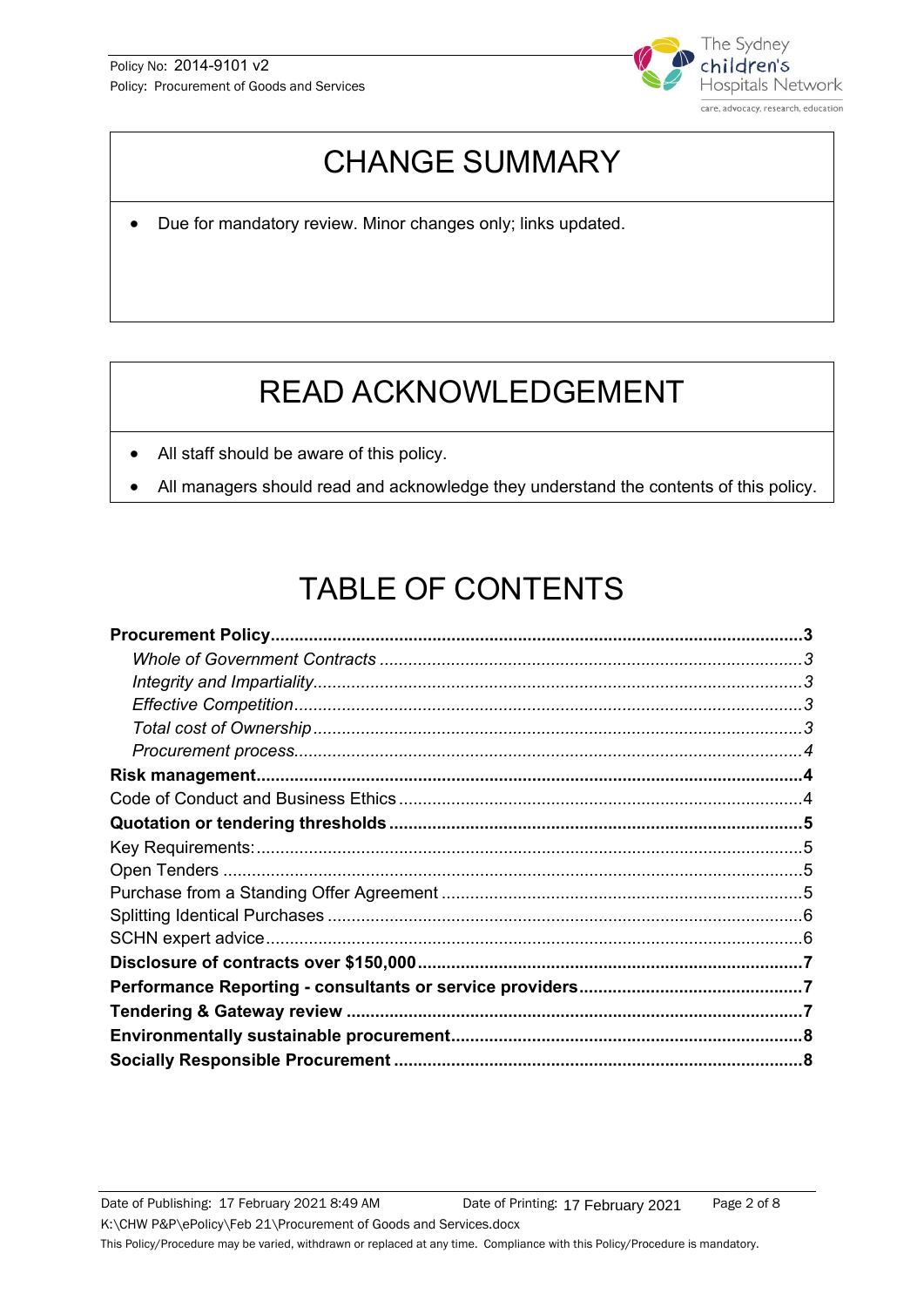

## <span id="page-2-0"></span>**Procurement Policy**

NSW Ministry of Health has strict policies for the procurement of goods or services which are summarised in this policy including using whole of Government contracts and complying with NSW Procurement policy including the code of practice.

#### <span id="page-2-1"></span>*Whole of Government Contracts*

SCHN employees or volunteers are required to purchase goods or services from NSW Government contracts. A catalogue of items is available in **NSW Procurepoint:** [http://www.procurepoint.nsw.gov.au](http://www.procurepoint.nsw.gov.au/) 

A purchase order is required for the supply of all goods and services to the SCHN sites. The purchase requisition should reference the quotation number and date selected and value of alternate quotes not selected.

#### **SCHN staff must comply with the following in all procurement activities for the Network.**

- **1.** The **NSW Ministry of Health Goods and Services Procurement policy** located at: [https://www1.health.nsw.gov.au/pds/Pages/doc.aspx?dn=PD2019\\_028](https://www1.health.nsw.gov.au/pds/Pages/doc.aspx?dn=PD2019_028)
- **2. SCHN Delegations Manual** located at: <http://webapps.schn.health.nsw.gov.au/epolicy/policy/3965>
- **3. NSW Ministry of Health Code of Conduct policy** located at: [https://www1.health.nsw.gov.au/pds/ActivePDSDocuments/PD2015\\_049.pdf](https://www1.health.nsw.gov.au/pds/ActivePDSDocuments/PD2015_049.pdf)

**Conflicts of Interest must be disclosed** as soon as possible. See [SCHN policy.](http://webapps.schn.health.nsw.gov.au/epolicy/policy/5521)

#### <span id="page-2-2"></span>*Integrity and Impartiality*

SCHN staff must treat all bidders in a fair and equitable manner avoiding preferential treatment and provide the same information to all parties in a consistent manner during the procurement and evaluation process. Therefore if three quotes or tenders are required each supplier must have access to the same information.

#### <span id="page-2-3"></span>*Effective Competition*

The procurement process must maximize competition and ensure value for money is achieved during the procurement process. Therefore one supplier should not continually be asked to provide quotes for similar smaller tasks under \$30,000. This type of purchasing should be provided through a panel of suppliers who compete on a regular basis for price and quality.

#### <span id="page-2-4"></span>*Total cost of Ownership*

The procurement process must ensure that the whole of life cost of the equipment or services are quoted upfront and equipment purchases should include consumables, maintenance agreements for up to five years (paid annually) and end of life costs (disposal/recycling) to ensure all known costs are included in an agreement.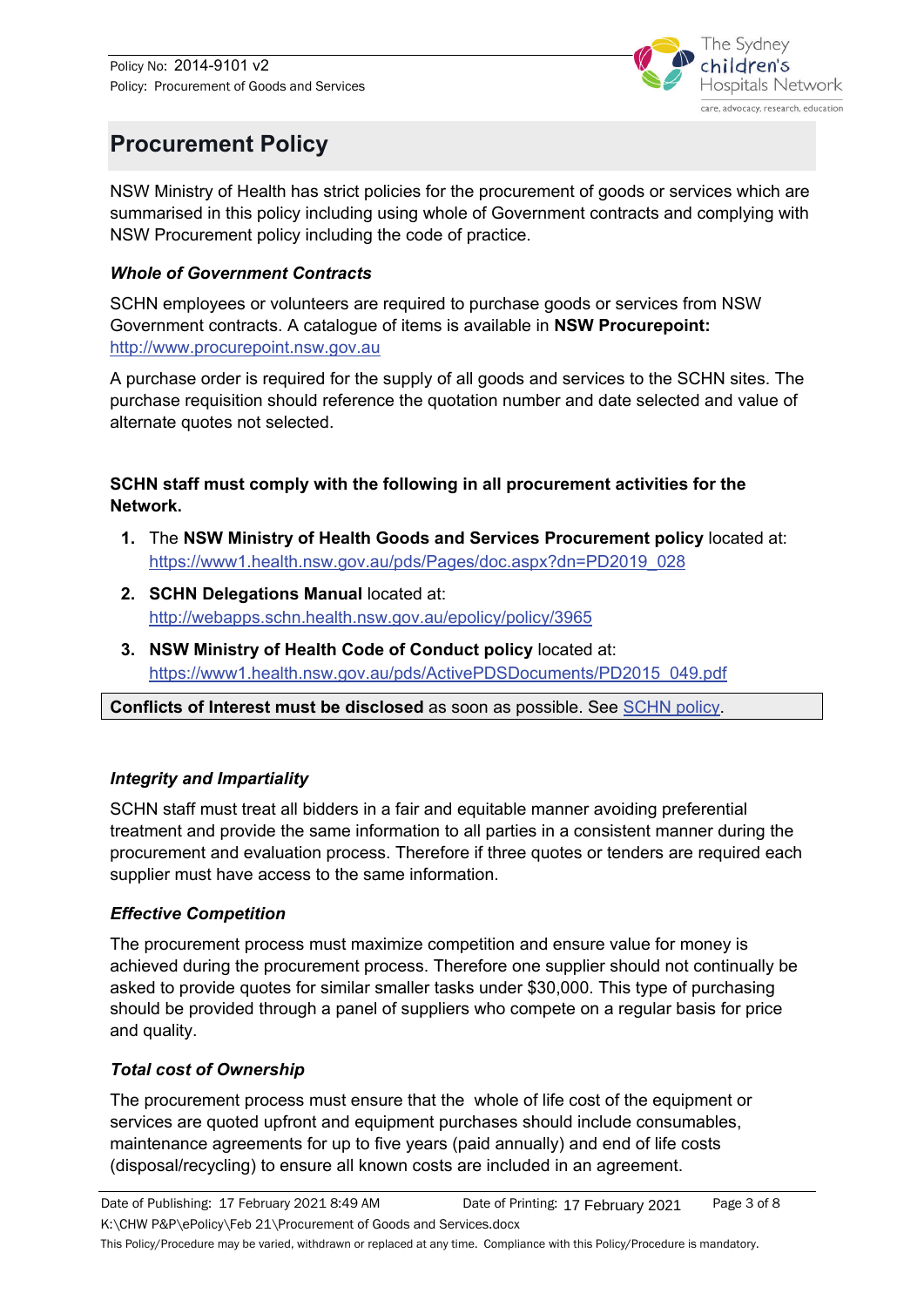Policy No: 2014-9101 v2 Policy: Procurement of Goods and Services



#### <span id="page-3-0"></span>*Procurement process*

The procurement process must generally follow a seven stage process including:

- **1.** Needs analysis
- **2.** Funding approval
- **3.** Procurement Planning
- **4.** Preparation of specifications
- **5.** Evaluation of quotes
- **6.** Contract management
- **7.** Procurement evaluation

#### <span id="page-3-1"></span>**Risk management**

Consideration of risk is a necessary part of the procurement process including the following:

- **Risk Identification**: identifying risks associated with the project.
	- o What incidents could occur and why.
- **Risk Assessment:** the likelihood and magnitude of the risks.
	- o Develop a likelihood and consequence matrix.
- **Risk Mitigation**: strategies for pre-empting and treating the occurrence of a risk.
	- $\circ$  Identify options for reducing the likelihood of the risk occurring and treatment strategies including risk mitigations plans.
- **Risk Allocation:** detailing responsibility for managing a risk.
	- $\circ$  Specifying the degree of responsibility for avoiding the occurrence of the risk and the treatment of the risk should the risk be realised.

Monitoring and Control: identifying new risks as they emerge.

#### <span id="page-3-2"></span>**Code of Conduct and Business Ethics**

SCHN has a strict policy for staff and suppliers involved in the procurement process for provision of goods or services. These following policies must be adhered to and is available on the SCHN Intranet.

- Code of Conduct policy (SCHN coversheet to MoH Code of Conduct): <http://webapps.schn.health.nsw.gov.au/epolicy/policy/2568>
- Business Ethics policy:<http://webapps.schn.health.nsw.gov.au/epolicy/policy/5460>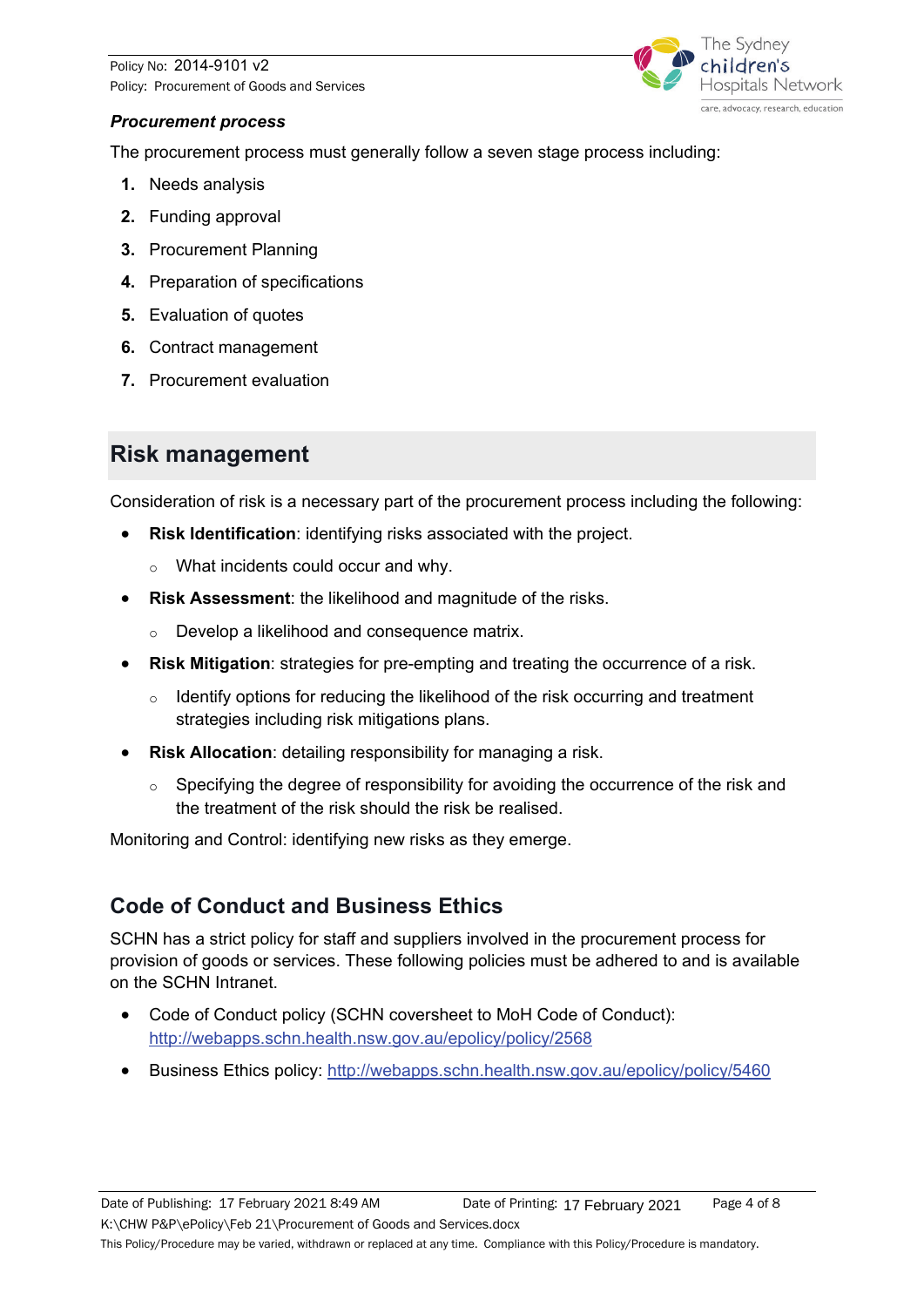

## <span id="page-4-0"></span>**Quotation or tendering thresholds**

The following requirements are applicable to purchase of goods or services including consultants, equipment, consumables, stock items or equipment hire. The exception is when there is only one supplier for that type of goods or service. In such situations the purchase requisition must contain comments that the goods or services are not available from any other vendor.

#### <span id="page-4-1"></span>**Key Requirements:**

| <b>Expenditure value</b><br>(GST inclusive) | <b>Purchase requirements</b>                                                                                                                                                                                                     |  |
|---------------------------------------------|----------------------------------------------------------------------------------------------------------------------------------------------------------------------------------------------------------------------------------|--|
| Less than $$3,000$                          | No written quotation necessary                                                                                                                                                                                                   |  |
| More than \$3,000<br>And up to \$30,000     | At least one written quotation                                                                                                                                                                                                   |  |
| More than \$30,000<br>And up to \$250,000   | Three written quotations.<br>This includes whole of Gov't panel or standing offer NSW<br>State contracts which are not fixed prices.<br>Note: SCHN Policy requires a Business Case for all<br>equipment purchases over \$25,000. |  |
| More than \$250,000                         | <b>Open Tender required</b><br>NSW Government standing offer or whole of Government<br>Contract items do not require open tender.                                                                                                |  |

**Note:** Procurement activity above \$250,000 or considered high risk requires the appointment of a responsible office who co-ordinates the procurement activity including establishment of a risk management register and follow the seven stage procurement process. Such activity requires the development of a procurement plan addressing any risks and approved by the SCHN Finance and Performance Committee.

#### <span id="page-4-2"></span>**Open Tenders**

• Tenders are conducted by HealthShare (construction) take up to approximately 6 months or possibly longer.

#### <span id="page-4-3"></span>**Purchase from a Standing Offer Agreement**

*(Whole of Government Contracts, Lead Agency or NSW Health contract)* 

If the Agreement is a panel contract, then value for money should be demonstrated by seeking at least three quotes.

The rules addressing financial thresholds do not apply when purchasing from an existing Standing Offer Agreement, and there is no requirement to conduct a tender as the open market has already been used in establishing the Agreement. Wherever possible a minimum of three (3) quotes is required for Government contact items. The exception is fixed price Government contracts.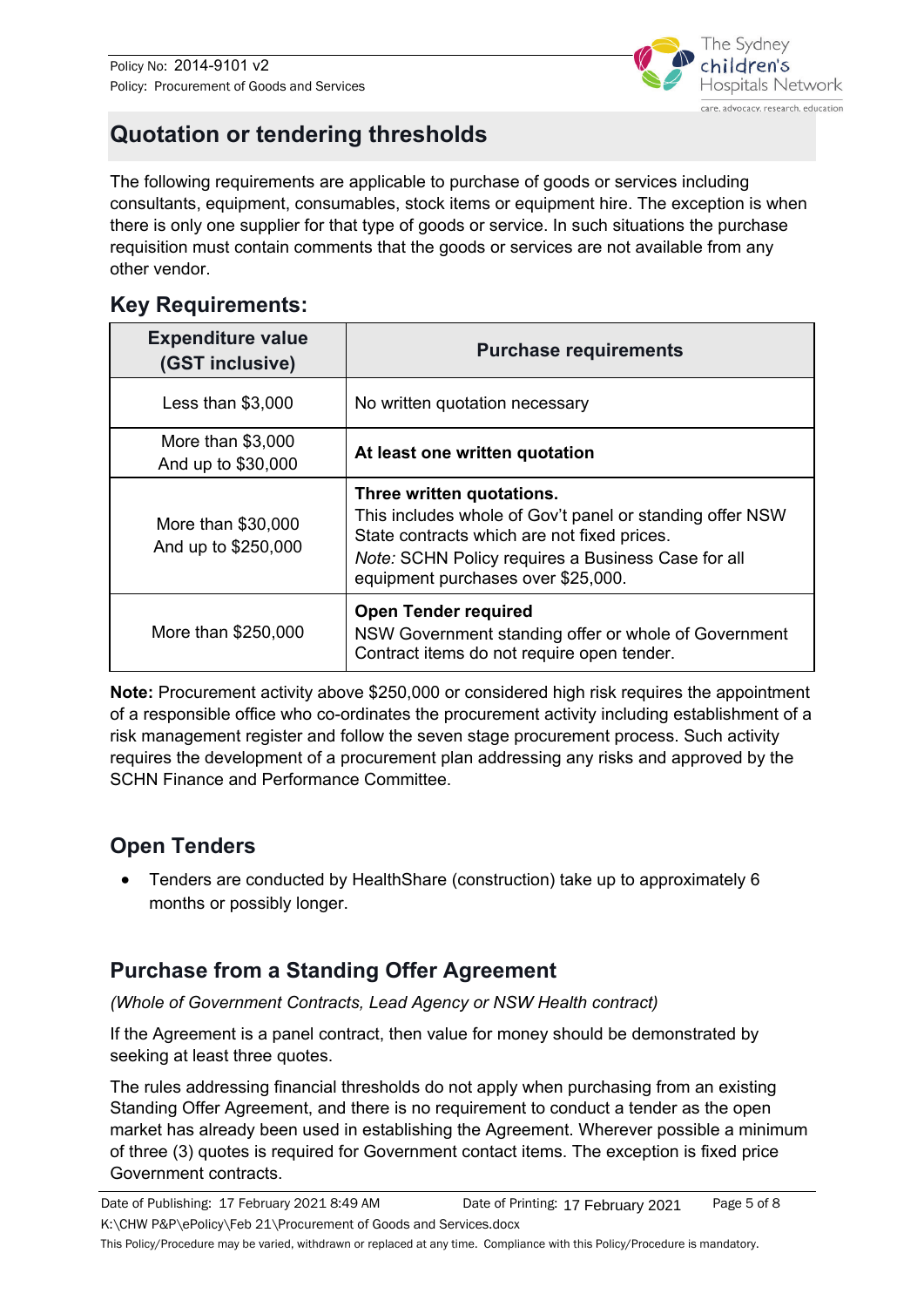

#### <span id="page-5-0"></span>**Splitting Identical Purchases**

It is unacceptable to divide a particular procurement activity into separate orders or use a particular method to calculate the estimated total value for the purpose of circumventing an approach to the open market or avoid obtaining additional quotes or open tender etc.

Therefore the expenditure values stated above are the total estimated expenditure over the proposed agreement term. **E.g. Annual expenditure of \$100,000 for good or services over a three year agreement totals \$300,000 requires an open tender**.

#### <span id="page-5-1"></span>**SCHN expert advice**

 $\blacksquare$ 

Procurement of goods and services must be referred to the appropriate area for expert advice prior to commencing any procurement activity.

| Category                                    | <b>Contact Position</b>                                                 | <b>Contact Phone Number</b>                  |
|---------------------------------------------|-------------------------------------------------------------------------|----------------------------------------------|
| <b>Clinical Products</b>                    | <b>Clinical Product Coordinators</b>                                    | Randwick - 9382 3665<br>Westmead - 9845 3640 |
| <b>Clinical Equipment</b>                   | <b>Biomedical Engineering</b>                                           | Randwick - 9382 5202<br>Westmead - 9845 2586 |
| <b>IT Services software or</b><br>hardware  | <b>IT Services Manager</b>                                              | Both campuses 9845 0456                      |
| Facility minor works or<br>modifications    | <b>Manager Corporate Services</b><br><b>Health Service Planner</b>      | Randwick - 9382 1308<br>Westmead - 9845 3510 |
| Office Furniture (desks or<br>workstations) | <b>Manager Corporate Services</b><br><b>Health Service Planner</b>      | Randwick - 9382 1308<br>Westmead - 9845 3510 |
| Office Furniture (Chairs)                   | Manual Handling & Ergonomic<br>Coordinator, Work Health and<br>Safety   | Both sites - 9845 3555                       |
| <b>Voice Communication</b>                  | <b>Manager Corporate Services</b><br><b>Voice Communication Manager</b> | Randwick - 9382 1308<br>Westmead - 9845 3609 |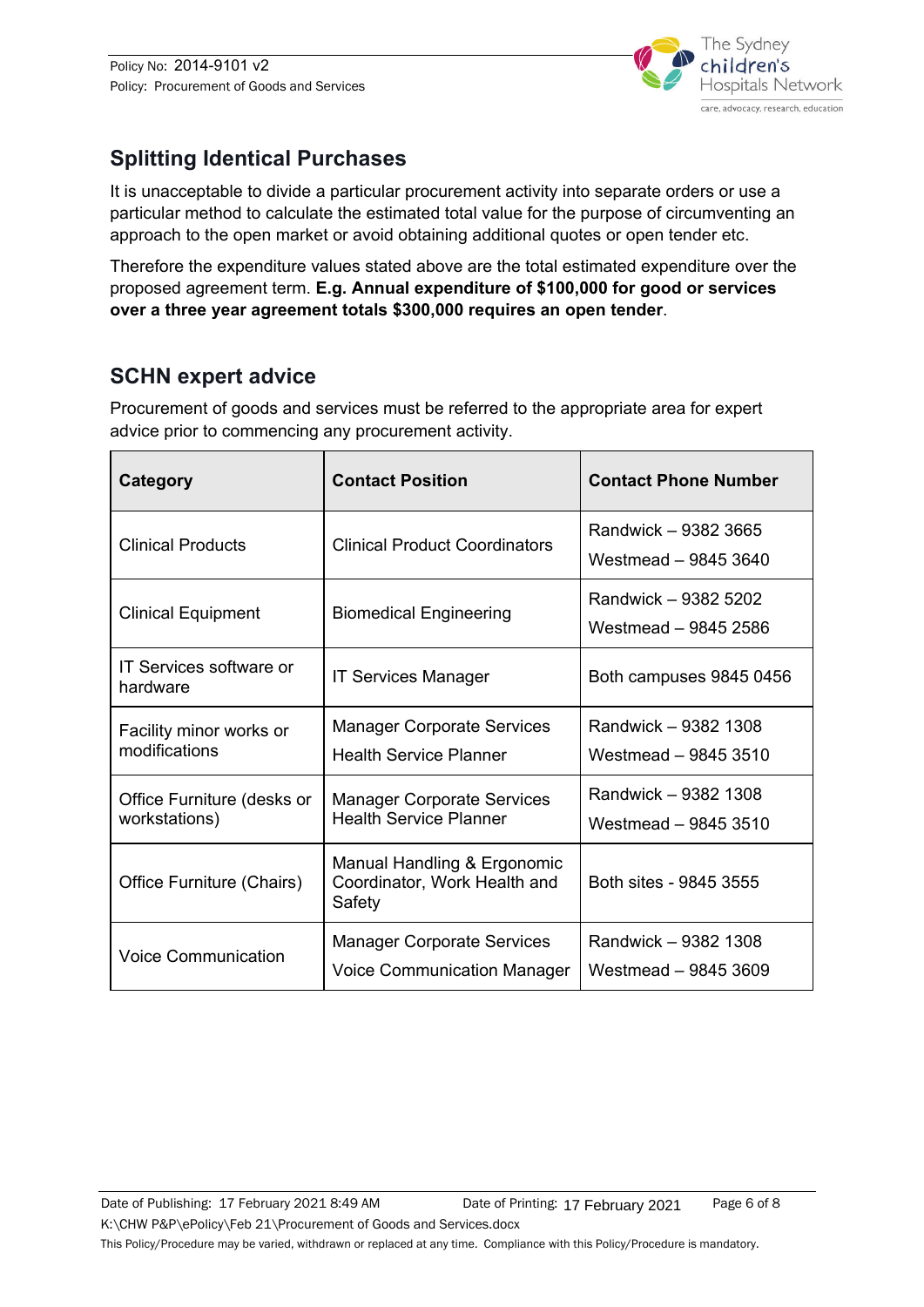

### <span id="page-6-0"></span>**Disclosure of contracts over \$150,000**

All procurement activity resulting in contracts (includes purchase orders) valued in excess of \$150,000 (GST inclusive) must to be disclosed in accordance with NSW Policy Directive PD 2011\_11 locate at: [https://www1.health.nsw.gov.au/pds/Pages/doc.aspx?dn=PD2018\\_021](https://www1.health.nsw.gov.au/pds/Pages/doc.aspx?dn=PD2018_021)

### <span id="page-6-1"></span>**Performance Reporting - consultants or service providers**

All consultants and contractors (i.e. service providers), engaged by SCHN for goods and services contracts valued over \$30,000, are to have their performance reported and recorded (see details and guidelines below).

Records must be maintained by each Department to meet NSW Treasury requirements to departments for annual reporting compliance. Each Department is to record engagements valued less than \$50,000 including the total number of consultancies and the total cost and, for those engagements over \$50,000, name of the consultant, title of project (identifying the true nature of the work) and actual costs.

For further information refer to the NSW Ministry of Health Procurement Policy.

### <span id="page-6-2"></span>**Tendering & Gateway review**

All tenders are conducted by HealthShare which requires approval by the Chief Executive before a tender can proceed. The overall tendering process can take approximately 6 months or more if it is a complex procurement agreement. Complex procurement above \$10M and not on state contact requires a Gateway review.

For further information see NSW Government Buyer Guidance: <https://buy.nsw.gov.au/buyer-guidance>